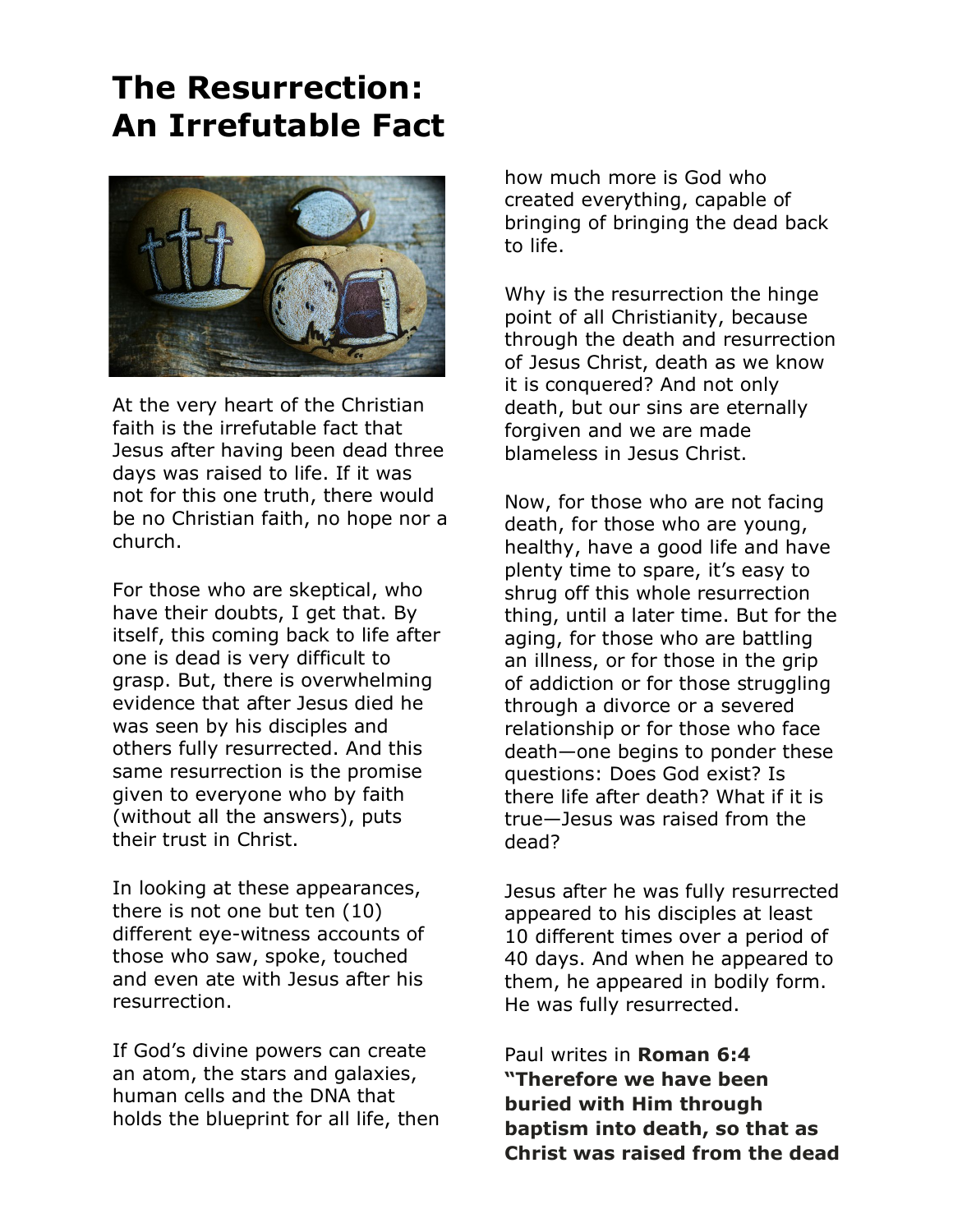**through the glory of the Father, so we too might walk in newness of life. For if we have been united with him in a death like his, we will certainly also be united with him in a resurrection like his."**

He went first to his disciples because he loved them, they were confused at his death and most importantly, he wanted to affirm to them that he was indeed the Son of God. Before he ascended into heaven, he gave them the mission to go into all the world and make disciples (Matthew 28:16-20).



## **Jesus' 10 appearances are:**

**Appearance 1.** On the morning of the first day, his disciples went to the tomb and discovered it was empty. Some people believe grave robbers stole his body. But that same morning Jesus appeared to Mary in the garden (John 20:16).

**Appearance 2.** In the afternoon of the first day, Jesus appears to Cleopas and another disciple on the road to Emmaus. He speaks to them, eats with them and they recognized him as the risen Christ (Luke 24:13-30).

**Appearance 3.** In the late afternoon on Sunday of the first day, Jesus appeared to Peter in Jerusalem (Luke 24:33-35; 1 Cor 15:5a).

**Appearance 4.** In the evening on the first day, Jesus appeared to the 11 disciples and others in Jerusalem (Luke 24:36-49) and again to the 10 disciples without Thomas (John 20:19-25).

**Appearance 5.** Eight days later, Jesus appears to the 11 in Jerusalem with Thomas (Mark 16:14; John 20:26-29).

**Appearance 6.** A few weeks later, Jesus appears to 7 of his disciples on the sea of Galilee (John 21:1- 25).

**Appearance 7.** Near the end of the 40 days, Jesus appears on the mountain in Galilees and gives them the Great Commission (Matt 28:16-20; Mark 16:15-18; 1 Cor 15:5b).

**Appearance 8.** Near the end of the 40 days, Jesus appears to 50 people at once (near Galilee?) (1 Cor 15:6).

**Appearance 9.** Near the end of the 40 days, Jesus appears to James (Jerusalem?) (1 Cor 15:7a).

**Appearance 10.** On the 40<sup>th</sup> Day, in Bethany, Jesus appears to the 11 disciples and ascends into heaven.

In all of these appearances, Jesus shows them the actual evidence that he has conquered the last